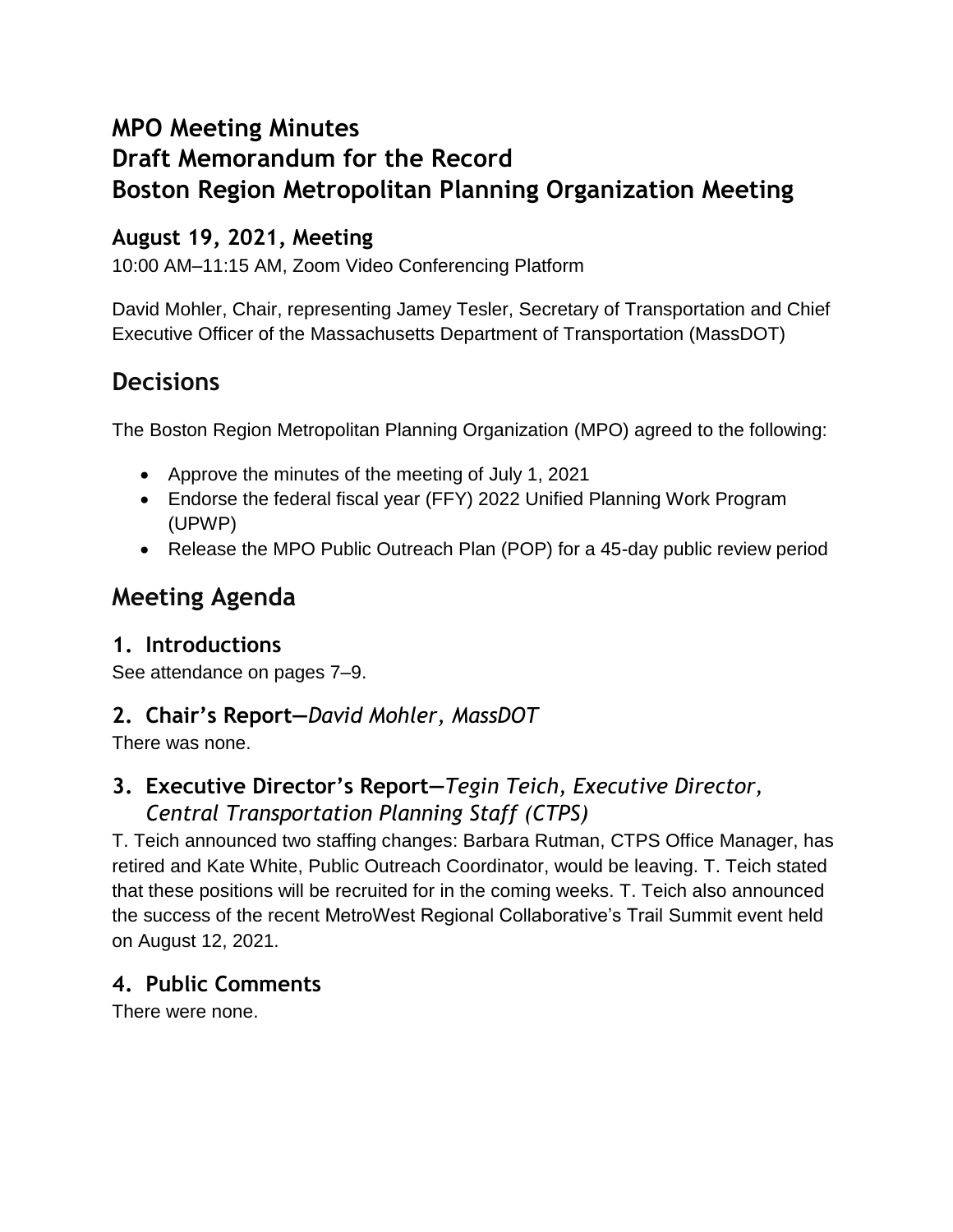# **5. Committee Chairs' Reports**

Derek Shooster (MassDOT, Chair, UPWP Committee) stated that the UPWP Committee voted to recommend the MPO board vote to endorse the draft FFY 2022 UPWP. The committee met immediately prior to the MPO board meeting.

Eric Bourassa (Metropolitan Area Planning Council [MAPC]), Transportation Improvement Program (TIP) Project Cost Ad Hoc Committee Chair, stated that there would be a committee meeting after the MPO meeting.

# **6. Regional Transportation Advisory Council Report—***Lenard Diggins, Chair, Regional Transportation Advisory Council*

L. Diggins said that the August meeting was cancelled. The Regional Transportation Advisory Council (Advisory Council) will next meet on Wednesday, September 8, 2021.

# *7.* **Action Item: Approval of July 1, 2021, MPO Meeting Minutes—***Kate White, MPO Staff*

A motion to approve the minutes of the meeting of July 1, 2021, was made by MAPC (E. Bourassa) and seconded by the At-Large Town (Town of Arlington) (Daniel Amstutz). The motion carried.

# **8. Action Item: FFY 2022 UPWP—***Sandy Johnston, MPO Staff Documents posted to the MPO meeting calendar*

1. [Draft FFY 2022 UPWP](https://www.ctps.org/data/calendar/pdfs/2021/MPO_0715_Draft_FFY22_UPWP.pdf)

S. Johnston said that this year's UPWP programs total approximately \$5.5 million in federal funding to CTPS and MAPC, and approximately \$1.6 million for contract work. S. Johnston said that the FFY 2022 UPWP has the same organizational pattern as last year's document and noted two changes: 1) a new "MPO Resiliency Program" task listed in the Certification Requirements section, and 2) Appendix A now contains only the federally required elements (federally funded studies and those of "regional significance"). S. Johnston stated that four public comments were received on the FFY 2022 UPWP. S. Johnston requested that the MPO vote to endorse the FFY 2022 UPWP after recommendation from the UPWP Committee.

### *Vote*

A motion to endorse the FFY 2022 UPWP was made by MAPC (E. Bourassa) and seconded by the Advisory Council (L. Diggins). The motion carried.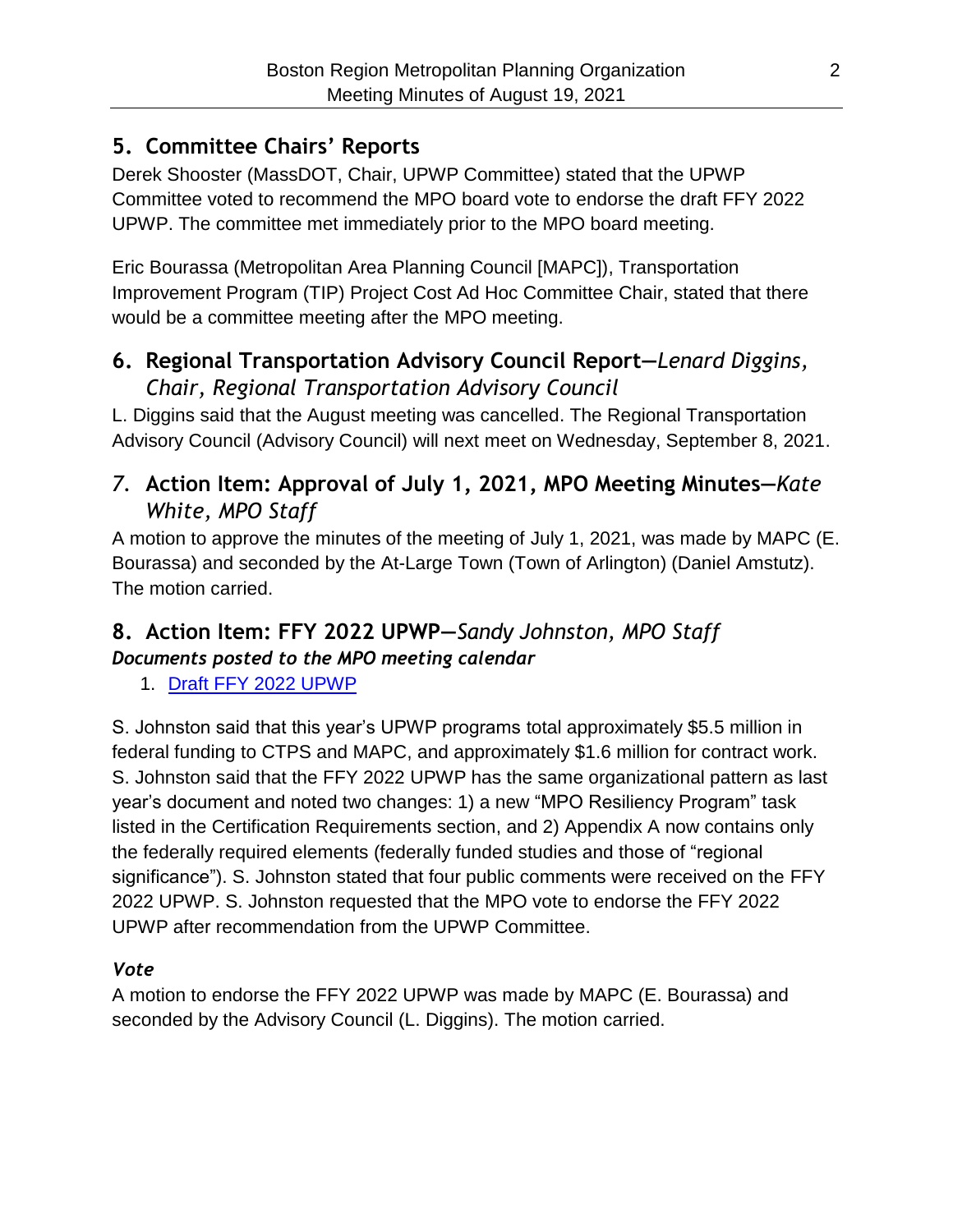# *9.* **Formats of Future MPO Meetings—***David Mohler, Chair, and Tegin Teich, CTPS Executive Director*

D. Mohler began the discussion by stating that the Commonwealth has extended its virtual meeting guidelines until April 2022. D. Mohler suggested that it would be best for the MPO to maintain virtual meetings until April 2022 as several factors are unknown. These factors include room capacities within the State Transportation Building under current public health guidelines and that setting up "hybrid" (combined in-person and virtual) meetings is challenging due to unknowns in meeting equipment and technology within the conference rooms. D. Mohler then opened the discussion to the MPO members asking them when they would like to revisit a discussion about MPO meeting format when the guidelines expire in April 2022.

#### *Discussion*

Brian Kane (Massachusetts Bay Transportation Authority [MBTA] Advisory Board) stated that there is an existing policy that can be adopted to continue to meet virtually and allow for remote participation as standard operating procedure.

D. Amstutz pointed out that the Town of Arlington instituted a mask mandate and advised that the MPO should be cautious as to how it proceeds. D. Amstutz asked, if the MPO were to meet in person, would there be a mask requirement at the State Transportation Building? He suggested the MPO continue doing remote meetings due to existing uncertainties.

L. Diggins is supportive of remote meetings and suggested hosting an in-person meeting/event annually. L. Diggins also pointed out the need to be aware of people who cannot participate virtually and to find a way to include persons who do not have internet access.

Tina Cassidy (North Suburban Planning Council [City of Woburn]) supports keeping MPO meetings virtual as traveling to Downtown Boston is time consuming. Also, T. Cassidy is concerned about the potential burden of running hybrid meetings, which are essentially two meetings at the same time.

Bill Conroy (City of Boston [Boston Transportation Department]) is in favor of a hybrid format at some point in time, stating that he had a positive experience with it recently.

Thatcher Kezer III (MetroWest Regional Collaborative [City of Framingham]) supports the hybrid meeting model. The City of Framingham has set up a conference room for this purpose. T. Kezer stated that it is all about having advanced technology to support it.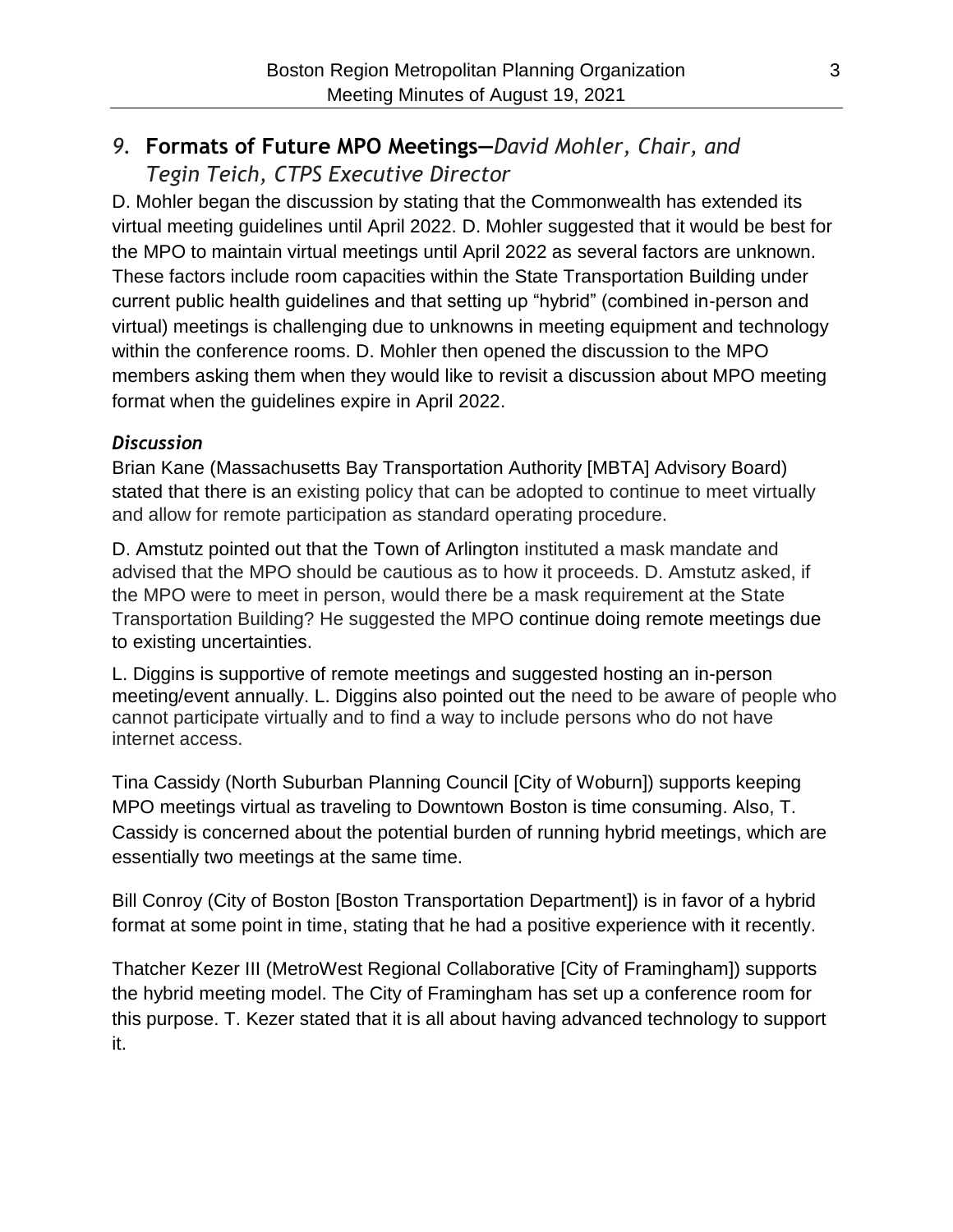Jay Monty (At-Large City [City of Everett]) would like to work toward in-person meetings in some form and suggested alternating between in-person and online meetings, as he has experienced difficulties with hybrid meetings.

Tom Bent (Inner Core Committee [City of Somerville]) would also like to meet in person but would support an alternating in-person/virtual format. He is open to hybrid meetings if technology can support them.

D. Amstutz said if the board is meeting in person, everyone needs to wear a mask regardless of vaccination status. D. Amstutz also stated that his experience with hybrid meetings requires a lot of staff time so the MPO should be mindful of that.

T. Teich said the MPO should think about this in two phases: 1) how to proceed now and, 2) how to proceed when the extension ends. T. Teich wants to continue virtual meetings; however, if the board wants to go hybrid in the second phase, a future discussion is requested.

D. Mohler said that based on all comments received, the MPO should continue to meet virtually through the end of the calendar year. In the meantime, D. Mohler asked T. Teich to have staff prepare a plan for future hybrid meetings and to discuss this with the MPO in January.

#### *10.***Action Item: MPO POP—***Kate White, MPO Staff* **Documents posted to the MPO meeting calendar**

- 1. [Draft Public Outreach Plan](https://www.ctps.org/data/calendar/pdfs/2021/MPO_0819_Draft_POP_2021.pdf)
- 2. [Draft Public Outreach Plan Guidebook](https://www.ctps.org/data/calendar/pdfs/2021/MPO_0819_POP_Guidebook_2021.pdf)

K. White introduced the MPO's updated POP, which is the strategy document to engage the public in the regional transportation planning process. MPOs are required to create public participation plans that provide structure to public engagement. The program strives to ensure that all members of the public are given the opportunity to participate, including people that have been historically excluded by the transportation system and have lacked access to the decision-making process. The POP covers all outreach activities from MPO meetings to in-person and online forums, digital communications, and pop-up outreach events.

As part of the 2019 Federal Certification Review, the MPO committed to updating its previous Public Participation Plan. As part of this update, staff wanted the new plan to reflect what was designed in virtual opportunities through MPO meetings, online forums, and outreach activities. The draft plan also describes the quantitative and qualitative ways to measure the effectiveness of public outreach. Starting in FFY 2022, MPO staff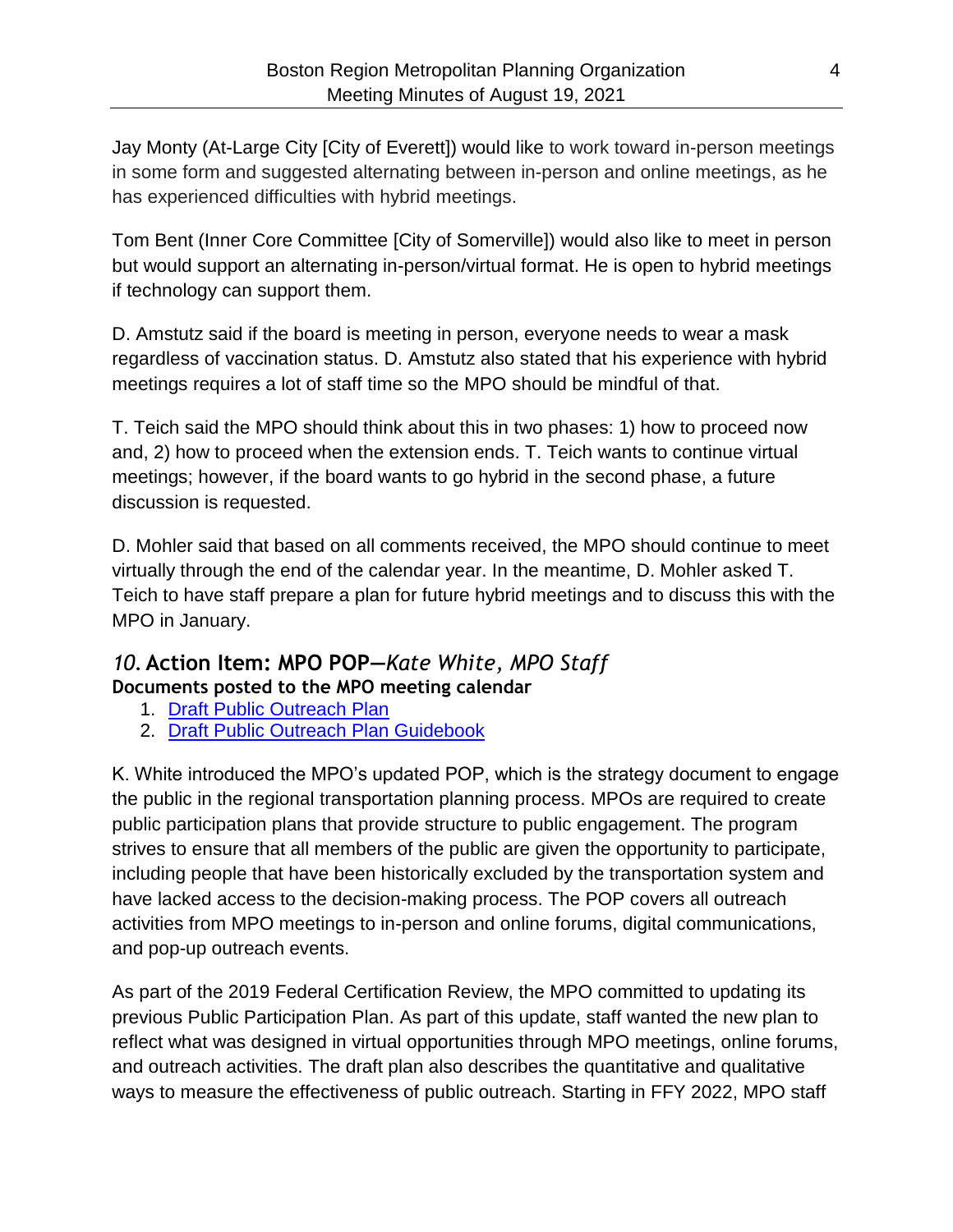will produce a memorandum at the end of each FFY that will describe items like the number of people reached, comments in evaluation surveys, and demographic information of people reached in online surveys and outreach events.

The new plan is paired with a POP Guidebook, which provides information on how to engage in MPO activities. The guidebook gives an overview of MPOs, the purpose, how to engage with an MPO, the MPO's functions and outreach principles, and a snapshot of the MPO's history. Just like all other MPO outreach materials, this guidebook is available in the seven most spoken languages in the region: English, Spanish, Brazilian Portuguese, Haitian Creole, Simplified and Traditional Chinese, and Vietnamese.

MPO staff is also developing an outreach event to provide the space to ask questions, provide feedback, and learn how to engage and connect with staff. Details about this event are in development and will be broadcasted on our email list and social media in the coming weeks. Upon the MPO's vote to release the draft document today, there will be a 45-day public review and comment period. Comments may be provided by emailing [publicinfo@ctps.org](mailto:publicinfo@ctps.org) or through the MPO's feedback form.

#### *Discussion*

D. Amstutz commented that the guidebook is visually appealing, however the "Ways to Be Involved" section could be flushed out to explain how staff works with member municipalities. D. Amstutz also suggested mentioning that there is a public engagement process that leads to the furthering of project implementation. D. Amstutz also suggested adding a "give us a call" option to the POP, encouraging member municipalities to reach out to staff.

L. Diggins commented that he is looking forward to reading the year-end report on outreach and commented on the visual appeal of the circular chart on page 27. L. Diggins also requested that staff bring the Long-Range Transportation Plan public engagement process to the Advisory Council before bringing it to the MPO. Finally, L. Diggins asked for the rationale for the order of the sequence of items on page five of the guidebook and expressed appreciation for the staff's work.

Ken Miller pointed out a correction on page 11 regarding ex-officio members, Federal Transit Administration (FTA) and Federal Highway Administration (FHWA). K. Miller also pointed out that an overreliance on surveys is not always great for eliciting detailed information and may lead to bias. He suggested that when asking for demographic information, staff should add questions on how people travel to allow staff to be aware of who is responding to surveys and if their preferred mode of travel might be influencing their survey responses. K. Miller complimented the MPO's strategy of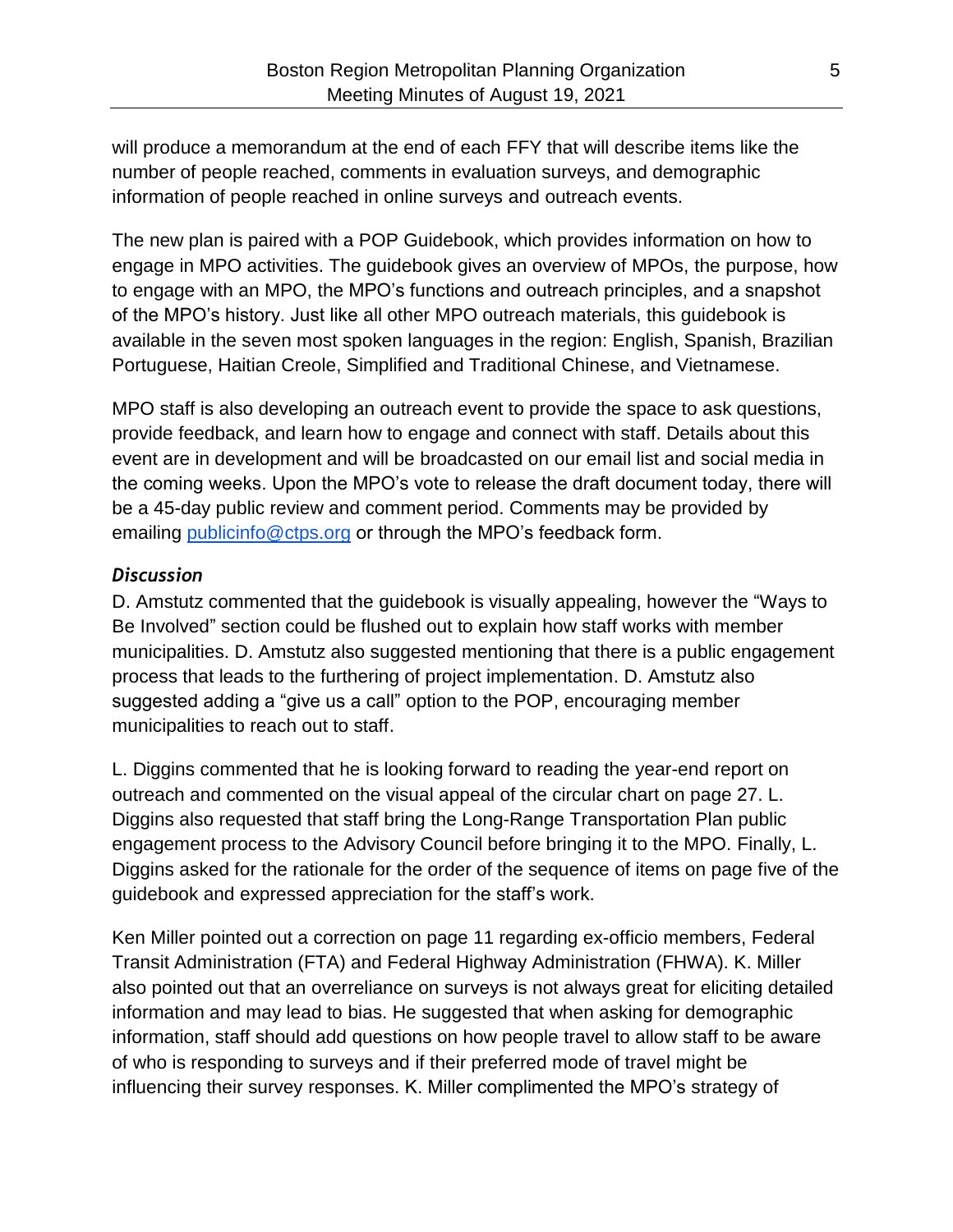outreach to organizations and recommended including other, nontraditional organizations, such as chambers of commerce and businesses. K. Miller also asked about the relationship of the POP to Title VI information and the complaint process. Staff agreed with this and would make sure that the connection is clear.

### *Vote*

A motion to release the POP for a 45-day comment period was made by MAPC (E. Bourassa) and seconded by the Advisory Council (L. Diggins). The motion carried.

### **11. Members Items**

E. Bourassa noted that there are four MPO seats up for election this year, as follows:

- One city, currently held by the City of Newton
- One town, currently held by the Town of Arlington
- One municipality from the Three Rivers Interlocal Council subregion, currently held by the Town of Norwood
- One municipality from the North Suburban Planning Council subregion, currently held by the City of Woburn

# **12.Adjourn**

A motion to adjourn was made by MAPC (E. Bourassa) and seconded by the MBTA Advisory Board (B. Kane). The motion carried.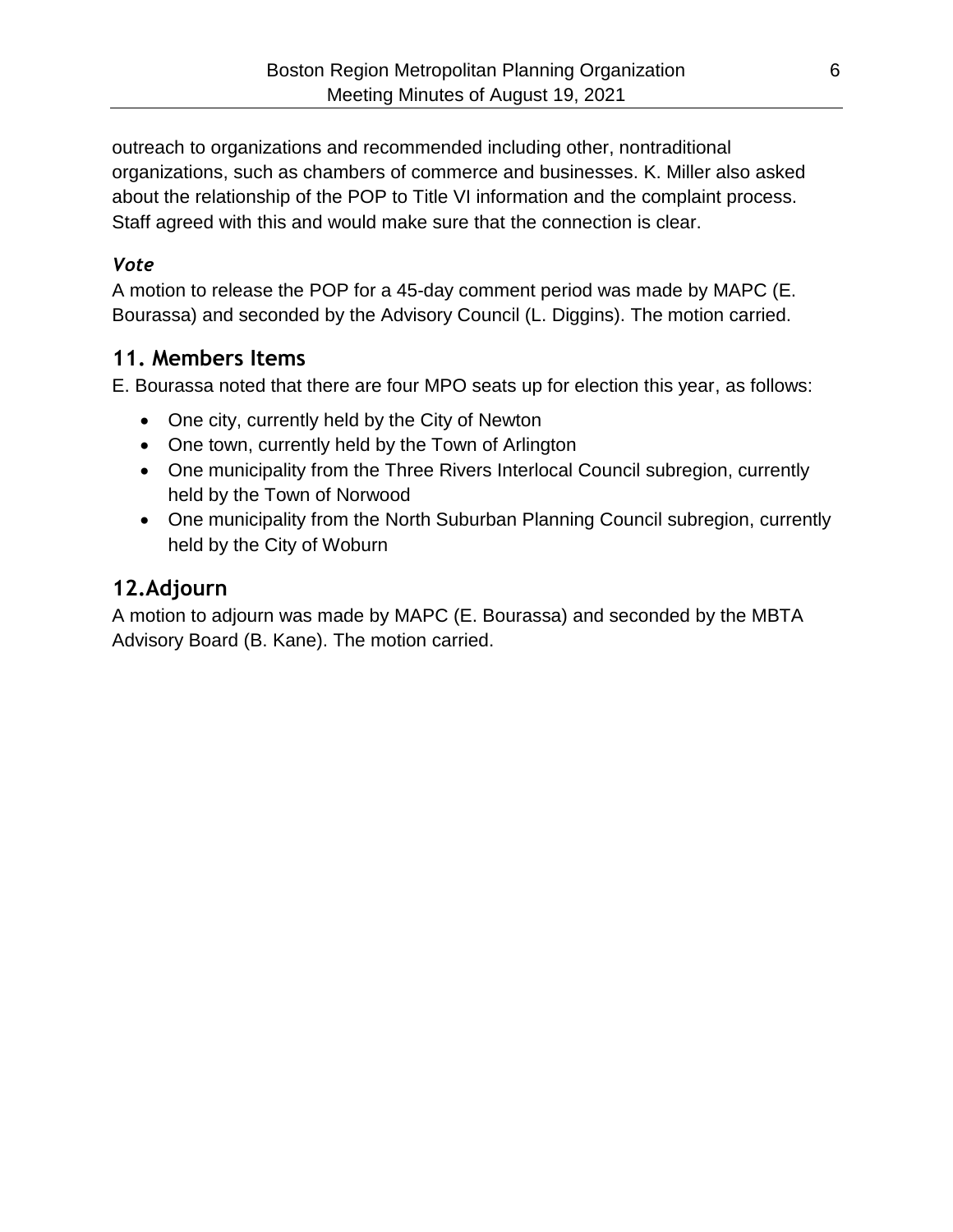# **Attendance**

| <b>Members</b>                                                                                               | <b>Representatives</b><br>and Alternates |
|--------------------------------------------------------------------------------------------------------------|------------------------------------------|
| At-Large City (City of Everett)                                                                              | <b>Jay Monty</b>                         |
| At-Large City (City of Newton)                                                                               |                                          |
| At-Large Town (Town of Arlington)                                                                            | <b>Daniel Amstutz</b>                    |
| At-Large Town (Town of Brookline)                                                                            | <b>Heather Hamilton</b>                  |
| City of Boston (Boston Planning & Development Agency)                                                        | Jim Fitzgerald                           |
| City of Boston (Boston Transportation Department)                                                            | <b>Bill Conroy</b>                       |
| <b>Federal Highway Administration</b>                                                                        | <b>Ken Miller</b>                        |
| <b>Federal Transit Administration</b>                                                                        | Leah Sirmin                              |
| Inner Core Committee (City of Somerville)                                                                    | <b>Tom Bent</b>                          |
| <b>Massachusetts Department of Transportation</b>                                                            | David Mohler                             |
|                                                                                                              | John Bechard                             |
| <b>MassDOT Highway Division</b>                                                                              | John Romano                              |
| <b>Massachusetts Bay Transportation Authority (MBTA)</b>                                                     | <b>Jillian Linnell</b>                   |
| <b>Massachusetts Port Authority</b>                                                                          |                                          |
| <b>MBTA Advisory Board</b>                                                                                   | <b>Brian Kane</b>                        |
| Metropolitan Area Planning Council                                                                           | Eric Bourassa                            |
| MetroWest Regional Collaborative (City of Framingham)                                                        | <b>Thatcher Kezer III</b>                |
| Minuteman Advisory Group on Interlocal Coordination (Town of                                                 | Austin                                   |
| Acton)                                                                                                       | Cyganiewicz                              |
| North Shore Task Force (City of Beverly)                                                                     | Darlene Wynne                            |
| North Suburban Planning Council (City of Woburn)                                                             | <b>Tina Cassidy</b>                      |
| <b>Regional Transportation Advisory Council</b>                                                              | <b>Lenard Diggins</b>                    |
| South Shore Coalition (Town of Rockland)                                                                     | Jennifer<br>Constable                    |
| South West Advisory Planning Committee (Town of Medway)                                                      |                                          |
| Three Rivers Interlocal Council (TRIC) (Town of Norwood/Neponset Tom O'Rourke<br>Valley Chamber of Commerce) |                                          |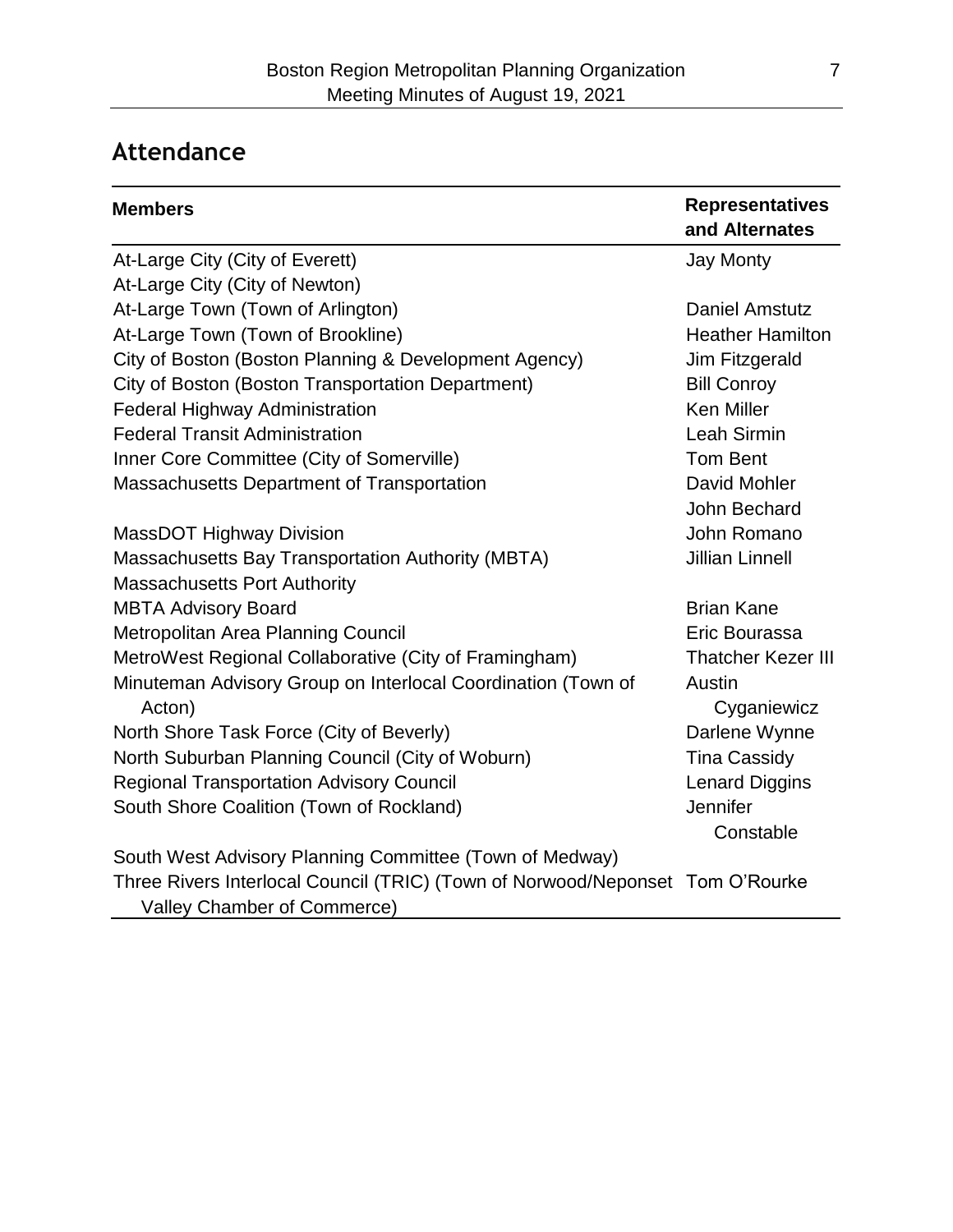| <b>Other Attendees</b> | <b>Affiliation</b>                          |
|------------------------|---------------------------------------------|
| Aleida Leza            | Belmont resident                            |
| JR Frey                | Town of Hingham                             |
| Amira Patterson        | <b>MBTA Advisory Board</b>                  |
| Benjamin N.W. Muller   | MassDOT                                     |
| Eric Johnson           | City of Framingham                          |
| C Senior               | <b>MassDOT</b>                              |
| <b>Judy Shanley</b>    | <b>Easter Seals</b>                         |
| Derek Krevat           | MassDOT                                     |
| Derek Shooster         | <b>MassDOT</b>                              |
| <b>Gus Norrbom</b>     | MassDOT                                     |
| Josh Klingenstein      | <b>MBTA</b>                                 |
| Jon Seward             |                                             |
| Joy Glynn              | <b>MetroWest Regional Transit Authority</b> |
| Sheila Page            | Town of Lexington                           |
| <b>Mike Garrity</b>    | <b>MassDOT</b>                              |
| Michaela Boneva        |                                             |
| Michelle Ho            | <b>MassDOT</b>                              |
| Michael O'Keefe        |                                             |
| <b>Steven Olanoff</b>  | <b>TRIC Alternate</b>                       |
| Jeremy Thompson        | 495/MetroWest Partnership                   |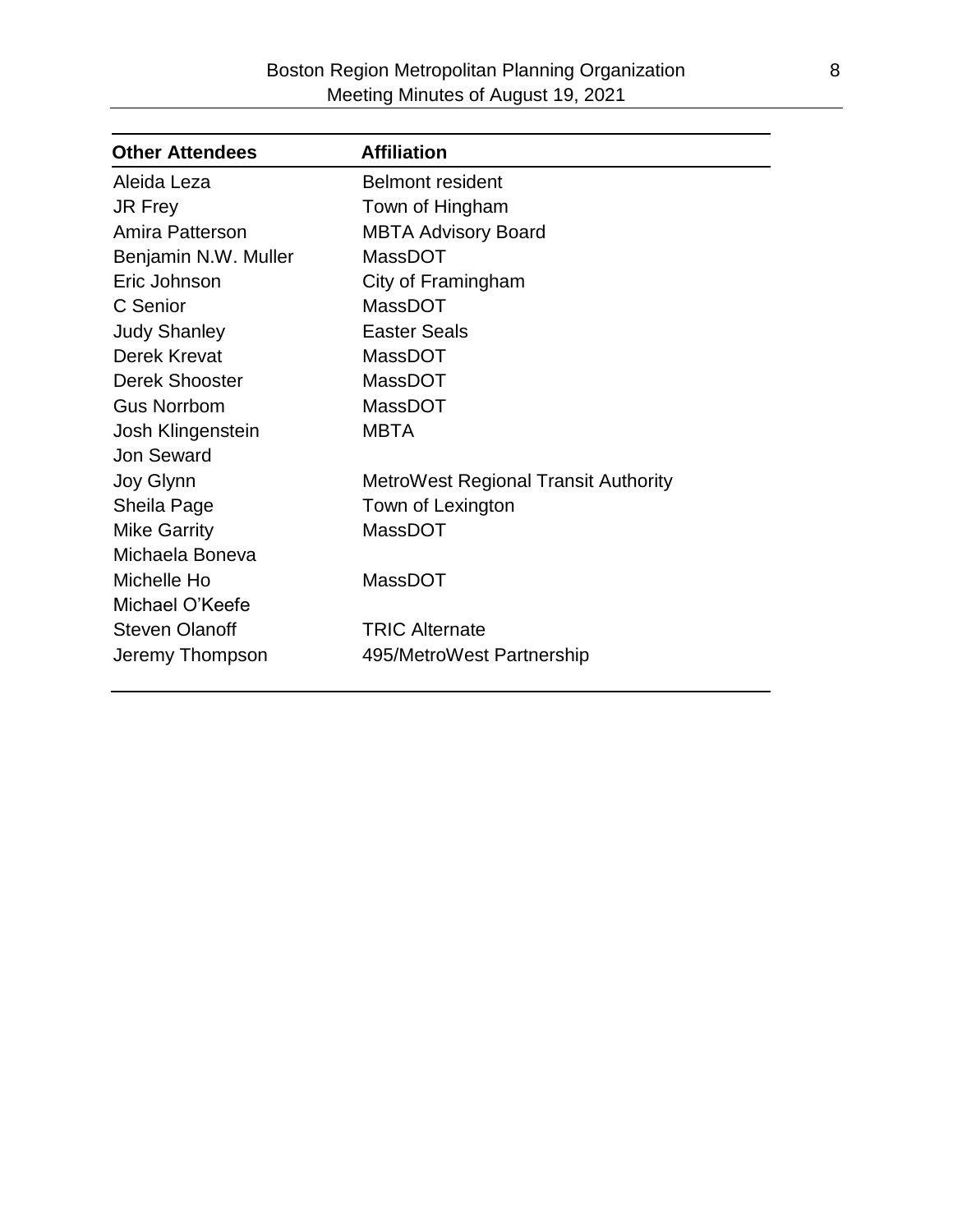#### **MPO Staff/Central Transportation Planning Staff**

Tegin Teich, Executive Director Mark Abbott Jonathan Church Annette Demchur Matt Genova Betsy Harvey Sandy Johnston Marty Milkovits Rebecca Morgan Ariel Patterson Gina Perille Michelle Scott Gina Weaver Kate White